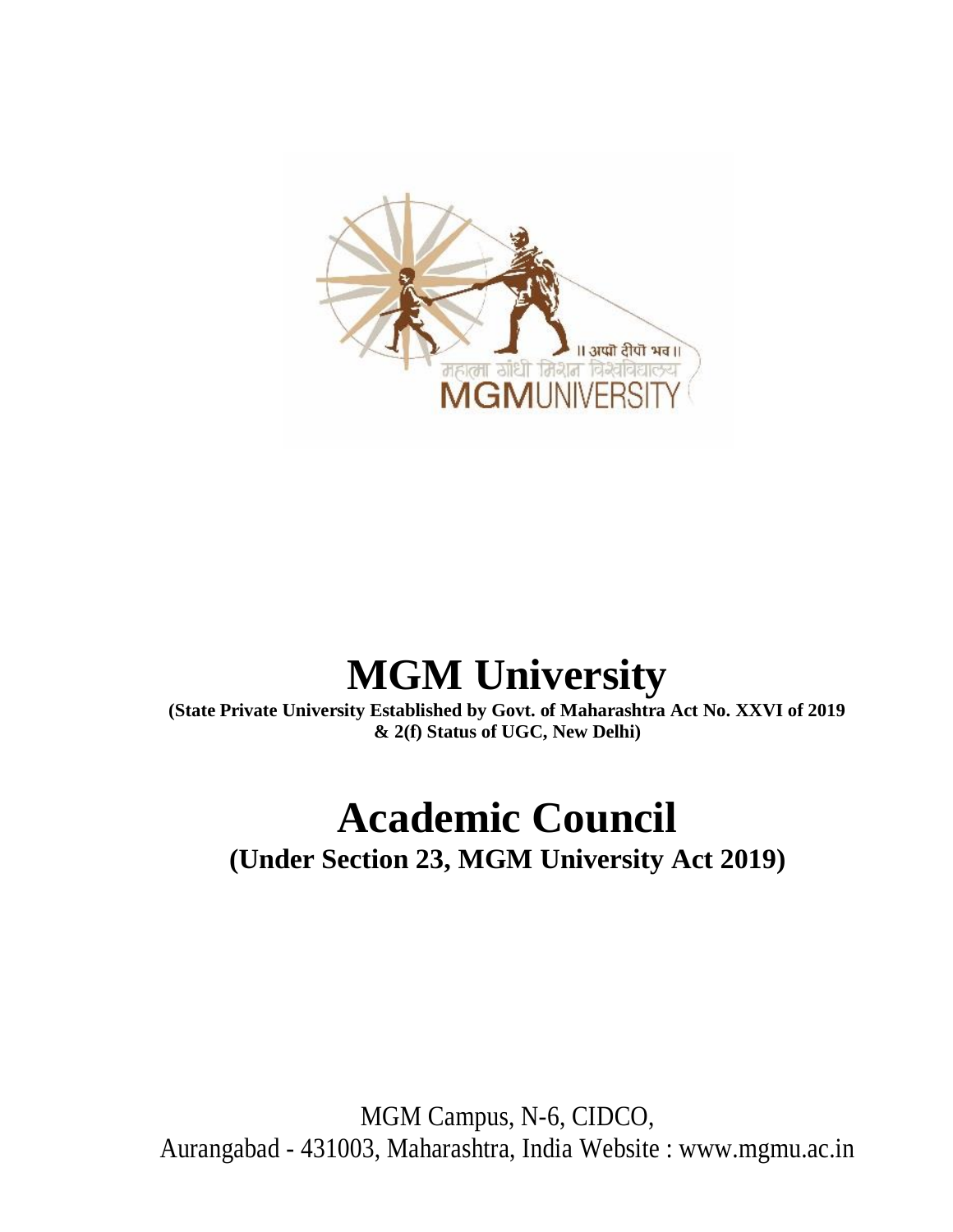

# **MGM University, Aurangabad Academic Council (Under Section 23, MGM University Act 2019)**

## **Chairperson**

**1. Prof. Dr. Vilas S. Sapkal** Vice-Chancellor, MGM University, Aurangabad Chairperson, Academic Council Email : <u>vc@mgmu.ac.in</u> Mo. 9422856980

## **Dean of Faculties**

#### **2. Prin. Dr. Harirang H. Shinde**

Dean, Faculty of Engineering & Technology, JNEC, MGM University, Aurangabad. Email : [harirangshinde@gmail.com](mailto:harirangshinde@gmail.com) Mo. 9657715342

#### **3. Prin. Dr. Prapti Deshmukh**

Dean, Faculty of Basic & Applied Sciences, (BoS Chairperson) (Discipline : Basic & Applied Sciences) MGM University, Aurangabad. Email : prapti.research@gmail.com Mo. 9423781193

## **4. Prin. Dr. Rekha Shelke**

Dean, Faculty of Social Sciences and Humanities, MGM University, Aurangabad. Email : [shelkerekha@gmail.com](mailto:shelkerekha@gmail.com) Mo. 8308833898

## **5. Ms. Parwati Dutta**

Dean, Faculty of Performing Arts, MGM University, Aurangabad.

#### **Chairman of the Board of Studies**

**6. Dr. V.B. Musande**  (BoS Chairperson)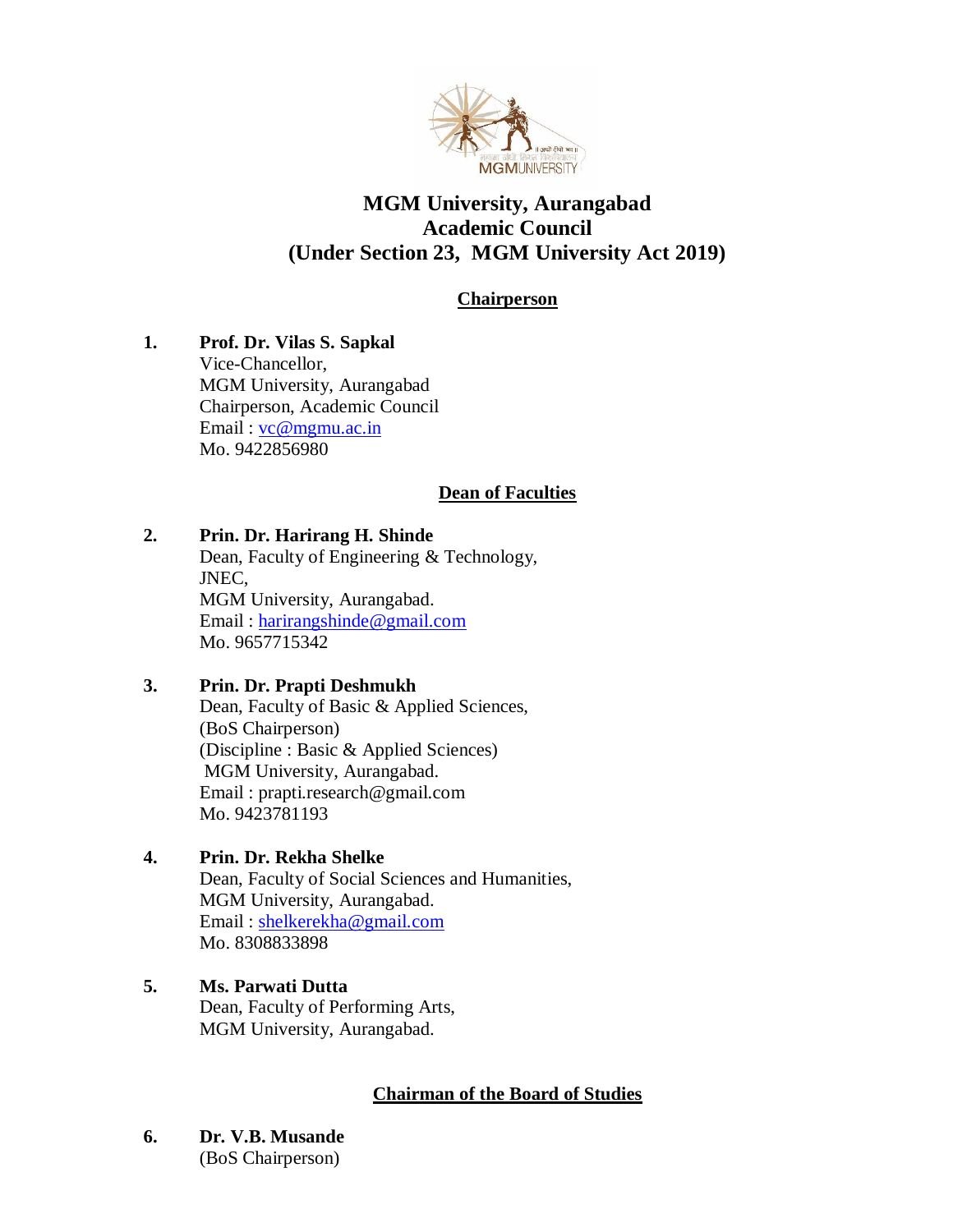(Discipline : Computer Science and Engineering) JNEC, MGM University, Aurangabad. Email : [vijayamusande@gmail.com](mailto:vijayamusande@gmail.com)[,hodcse@jnec.ac.in](mailto:hodcse@jnec.ac.in) Mo. 8380088894

#### **7. Dr. S.N. Pawar**

(BoS Chairperson) (Discipline : Electronics and Telecommunication) Email: [sunilpawar@jnec.ac.in](mailto:sunilpawar@jnec.ac.in) Mo. 9923747699, 9421431635

## **8. Dr. M.S. Kadam**

(BoS Chairperson) (Discipline : Mechanical Engineering) Email : [hodmech@jnec.ac.in](mailto:hodmech@jnec.ac.in) Mo. 9657715344

## **9. Dr. Vijaya S. Pradhan**

(Discipline: Civil Engineering) Email – hodcivil@jnec.ac.in Mob – 9822026585

## **10. Mr. S.B. Patil**

Discipline : Architecture Email : hodarch@jnec.ac.in Mob - 9422711881

## **11. Prof. B.T. Deshmukh**

(BoS Chairperson) (Discipline : Electrical Engineering) Email : [bapu\\_desh@rediffmail.com](mailto:bapu_desh@rediffmail.com) Mo. 9657715359

## **12. Dr. S. C. Tamane**

(BoS Chairperson) (Discipline : Information Technology) Email: [hodit@jnec.ac.in](mailto:hodit@jnec.ac.in) [sharvaree73@yahoo.com](mailto:sharvaree73@yahoo.com) Mo. 9404494299

#### **13. Dr. Sadanand Y. Guhe** (BoS Chairperson)

(Discipline : Chemical Engineering ) Email : [hodchemical@jnec.ac.in](mailto:hodchemical@jnec.ac.in) Mo. 9890717844

## **14. Dr. Sonal Deshmukh**

(BoS Chairperson) (Discipline : Computer Applications) Email : [sonaldeshmukh@jnec.ac.in](mailto:sonaldeshmukh@jnec.ac.in) Mo. 8275247705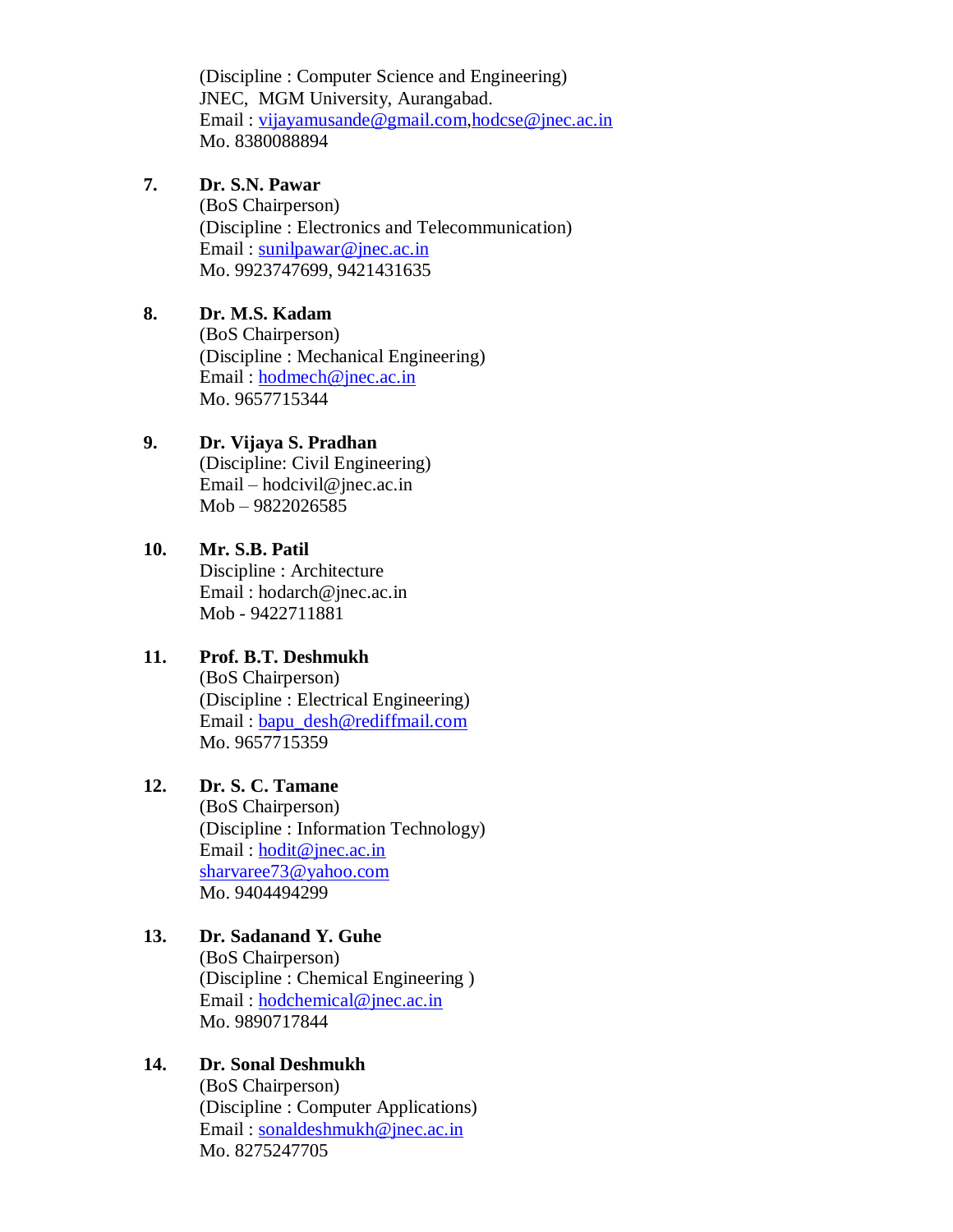## **15. Dr.Vineeta Arole**

(BoS Chairperson) (Discipline : Applied Science) Email : [hodappsci@jnec.ac.in](mailto:hodappsci@jnec.ac.in) Mo. 9657715356, 9422205659

# **16. Dr. Rashmi Jaybhaye**

(BoS Chairperson) (Discipline : English) Email : [rpjaybhaye@gmail.com](mailto:rpjaybhaye@gmail.com) Mo. 9422721828

# **17. Dr. Sanjay Harke** (BoS Chairperson) (Discipline : Biotechnology)

Email : [sanjay.harke@gmail.com](mailto:sanjay.harke@gmail.com) Mo. 9921154640

# **18. Prof. Shiv Kadam**

(BoS Chairperson) (Discipline : Film Arts) Email : [directorshivkadam@gmail.com](mailto:directorshivkadam@gmail.com) Mo. 9823745745

# **19. Prof. Baiju Patil**

(BoS Chairperson) (Discipline : Photography) Email : [baijusstudio@gmail.com](mailto:baijusstudio@gmail.com) Mo. 9284140160

# **20. Dr. M. M. Hundekar**

(BoS Chairperson) (Discipline : Fashion Technology) Principal, School Of Fashion Technology Sr.13/1/2, Narhe Ambegaon, Opp. to Vision English Medium School, Pune – 411041 Phone: +91 20 66833700 / 66833701

# **Principal/Directors of Constituent Colleges**

# **21. Dr. Vijaya Deshmukh**

Director, Institute of Management & Research MGM University, Aurangabad

# **22. Dr. B.M. Patil**

Principal Institute of Fire Service Engineering MGM University, Aurangabad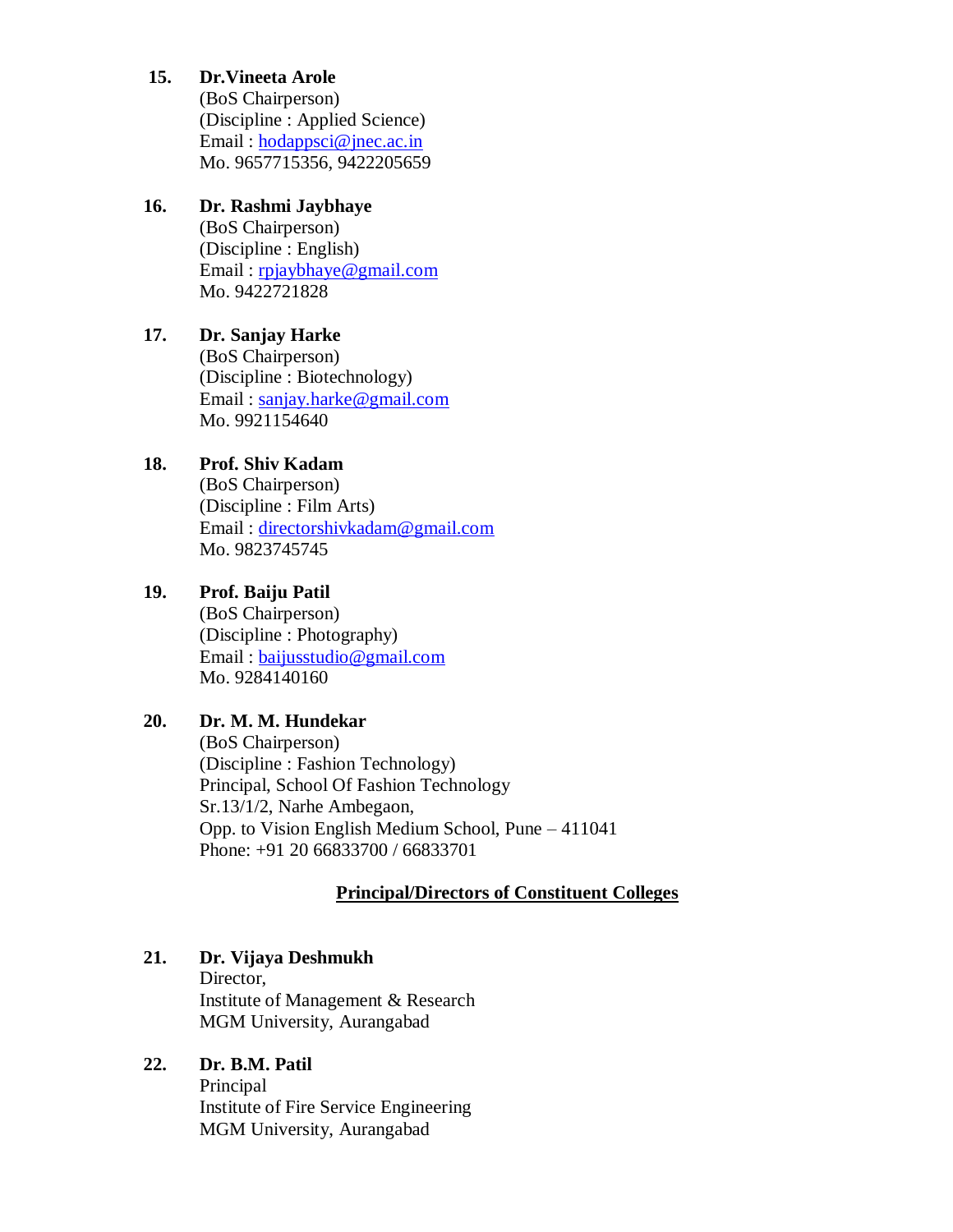# **23. Dr. Meghshyam Gurjar**

Director, Institute of Fashion Design and College of Fine Arts MGM University, Aurangabad

#### **24. Dr. Sagar Mohite** Principal Institute of Hotel Management MGM University, Aurangabad

#### **25. Dr. Vaishasli Choudhary** Assistant Professor Department of Psychology MGM University, Aurangabad

# **26. Dr. Balasaheb Sarate**

Assistant Professor Department of Economics MGM University, Aurangabad

## **Four persons nominated by the Vice-Chancellor from the Industry**

## **27. Mr. Girish Lad,**

IT Experts, Pune. Managing Director : Magnum Opus, Pune Email : gslad100@gmail.com, [girish@magnumopus.in](mailto:girish@magnumopus.in) Mo. 8888299666

## **28. Prof. Dr. Nachiket Thakur**

Former Director, Innovation and Entrepreneurship Development, Science & Technology Park, (STP) Pune & Professor & Head, MIT Institute of Design, ADT University, Loni Kalbhor,Pune Email : [nachiketthakur@yahoo.com](mailto:nachiketthakur@yahoo.com)

Mo. 9890909299

**29. Prin. Dr. Ranjan Garge**

Microbiologist CIDCO, Aurangabad Email : [ranjan.garge@gmail.com](mailto:ranjan.garge@gmail.com) Mo. 9822634442

## **Four Academicians / Scientists of repute not related to the University**

# **30. Prof. Dr. V. Krishnamurthy,**

Director Incharge, National Institute of Electronics and Information Technology (NIELIT), OCAC Tower, 3rd Floor, North Side,Acharya Vihar, Bhubaneswar, Odisha 751013 Email : [krishnamurthy@nielit.gov.in](mailto:krishnamurthy@nielit.gov.in) Mo. 9423149900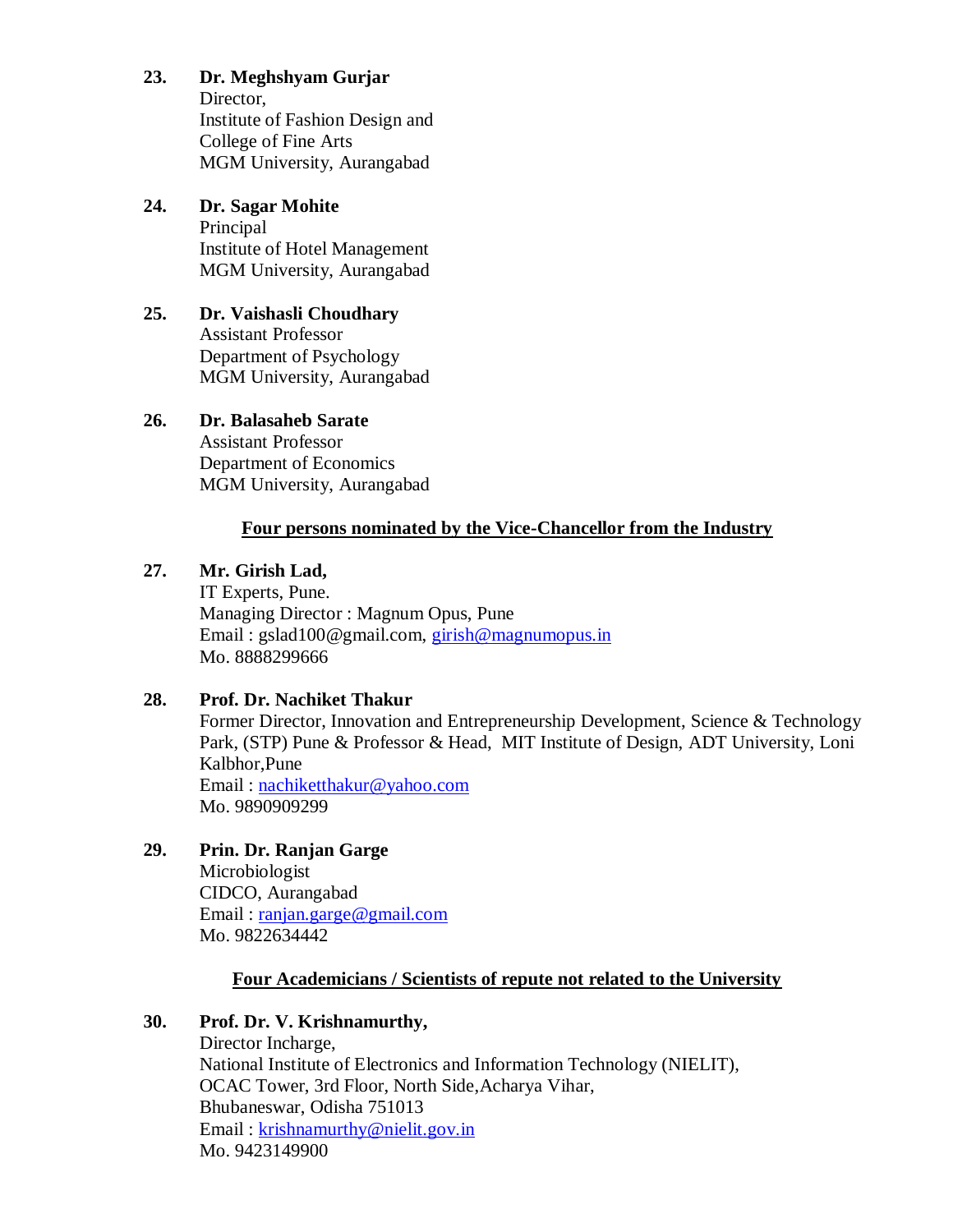**31. Prof. Dr. Saji Baby Ph.D. in Technology (BITS, Ranchi),** Environmental Scientist, Hawalli-Tunis St., Bld.7, First Floor, Office No.4, P.O.677 – Al-Surra 45707, **State of Kuwait** Email : [Sajimathewvk@hotmail.com](mailto:Sajimathewvk@hotmail.com) [sajimathewvk@gmail.com](mailto:sajimathewvk@gmail.com) [sajimathewvk@aol.com](mailto:sajimathewvk@aol.com) Mo. +96597638510

#### **32. Prof. Ishwar Chandra Gupta (Ph.D. in Service Marketing)** Faculty of Law and Management, University of Mauritius, Reduit Maritius, Email : [proficgupta@gmail.com](mailto:proficgupta@gmail.com)

#### **The Registrar, Member Secretary**

#### **33. Dr. Ashish Gadekar**

Registrar, MGM University Member Secretary, Academic Council Email: registrar@mgmu.ac.in Mo.: 9921040501

#### **The Controller of Examinations, Permanent Invitee**

#### **34. Dr. (Col) Pardeep Kumar,**

Dean, Faculty of Management & Commerce, BoS Chairperson, Management Science MGM University, Aurangabad Email : [director@mgmiom.org](mailto:director@mgmiom.org) Mo. 9404962962

## **Extra Members**

## **35. Prof. (Dr.) Kapileswar Mishra,**

Director, NSHM School of Engineering & Technology, NSHM KNOWLEDGE CAMPUS, Durgapur, West Bangal (india) Email : [kmishraiitkgp@gmail.com](mailto:kmishraiitkgp@gmail.com) Mo.9437764060, 7008336726

- **36. Padmashri Niranjan Goswami**  MIME Expert Founder-Director, Indian Mime Theatre, Kolkata 20/6, Seal Lane, Kolkata, West Bengal 700015 Email : [niranjan.goswami@gmail.com,](mailto:niranjan.goswami@gmail.com) [indianmimetheatre@gmail.com](mailto:indianmimetheatre@gmail.com) Mo.9433327657
- **37. Prof. Dr. Bishupriya Dutt,** School of Performing Arts, **Jawaharlal Nehru University, New Delhi**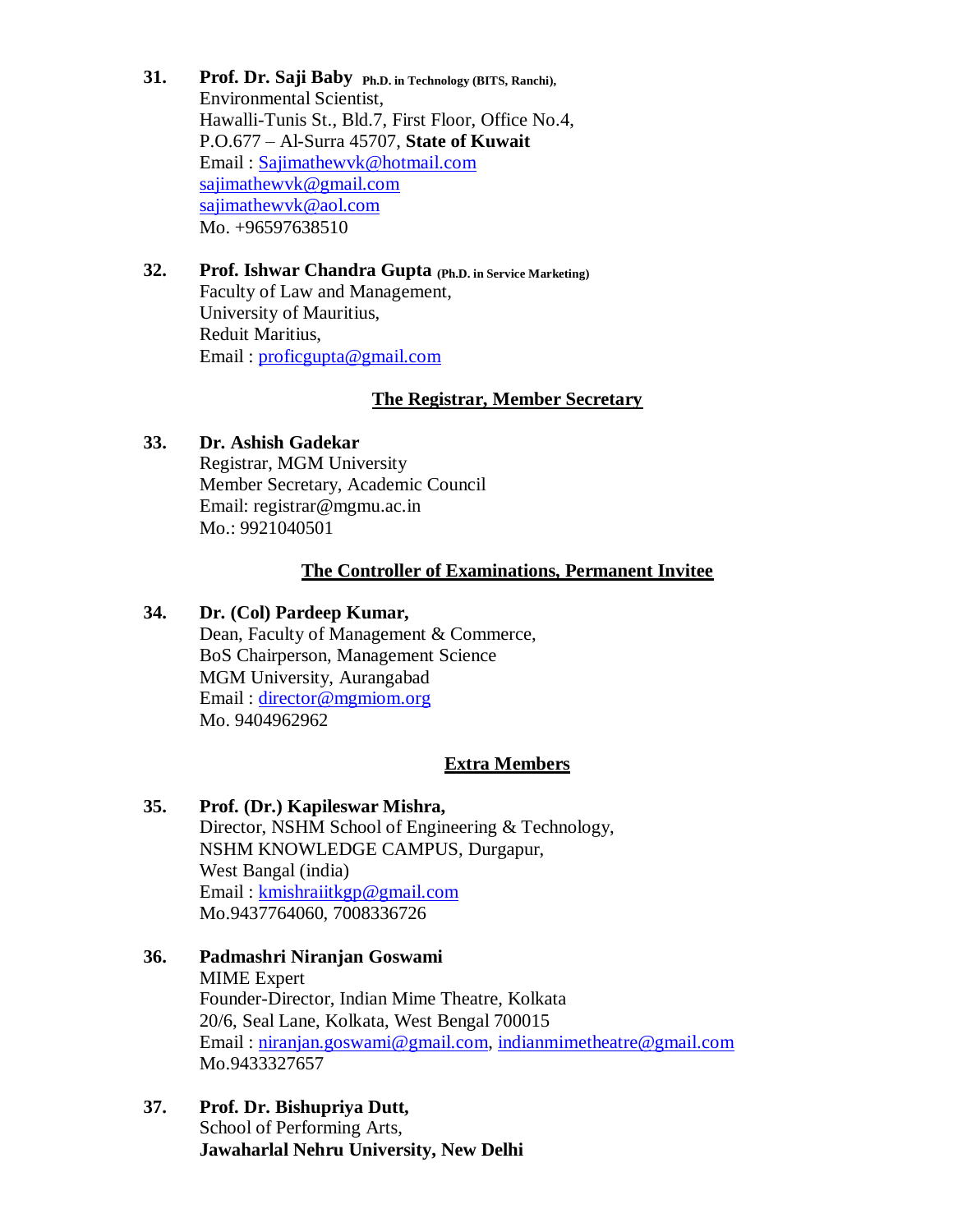Email :  $Mo.$ :

#### **38. Debashis Paul, Delhi**

Advertising & Brand Management Expert & Former Vice President, Lintas India, Saatchi & Saatchi Advertising, McCann Advertising & Percept India Email : [debpaulpurple@gmail.com](mailto:debpaulpurple@gmail.com) Mo.: 9899799912

#### **39. Dr. B.S. Korde**

Former Professor & Head, Department of English, Savitribai Phule Pune Univesrity, Address : Flat No.4, Gaurishankar Apartment, Near Pashan Flats, Behind Shivanjali Hotel, Sus Road, Pashan, Pune – 411021 (India) Email : [korde@unipune.ernet.in](mailto:korde@unipune.ernet.in) Mo. : 9422518108

#### **40. Prof. Dr. Anu A. Gokhale (Ph.D. )**

Professor and Coordinator, Computer Systems Program, Department of Technology, **Illinois State University,** Normal, IL 61790 Email: [aagokhale@ilstu.edu](mailto:aagokhale@ilstu.edu) Tel: (309) 438-5576 Fax: (309) 438-8626

## **41. Dr. Dongre Santhoshkumar Hanmantrao**

Scientist, Post Doctoral Research Fellow, **Columbia University, New York (Based in Aurangabad)** Email : [santoshdongre@gmail.com](mailto:santoshdongre@gmail.com) Mo.8983392555

#### **42. Dr. Manisha Rajebhosale**

Senior Scientist & Postdoctoral University College of London & University of Manchester Address : 24 Samrat Nagar, Kolhapur 416008 Maharashtra Email : [rajemanisha@yahoo.com](mailto:rajemanisha@yahoo.com) Mo. 918329697647

# **43. Mr. Nick Oza,**

**Columbia University** Pulitzer Prize winner Staff Photojournalist, The Arizona Republic, Email : [nickoza1@yahoo.com](mailto:nickoza1@yahoo.com)

#### **44. Prof. Dr. Bhumika Gupta (Paris)** Professor (HRM & OB) Director of MSc-International Management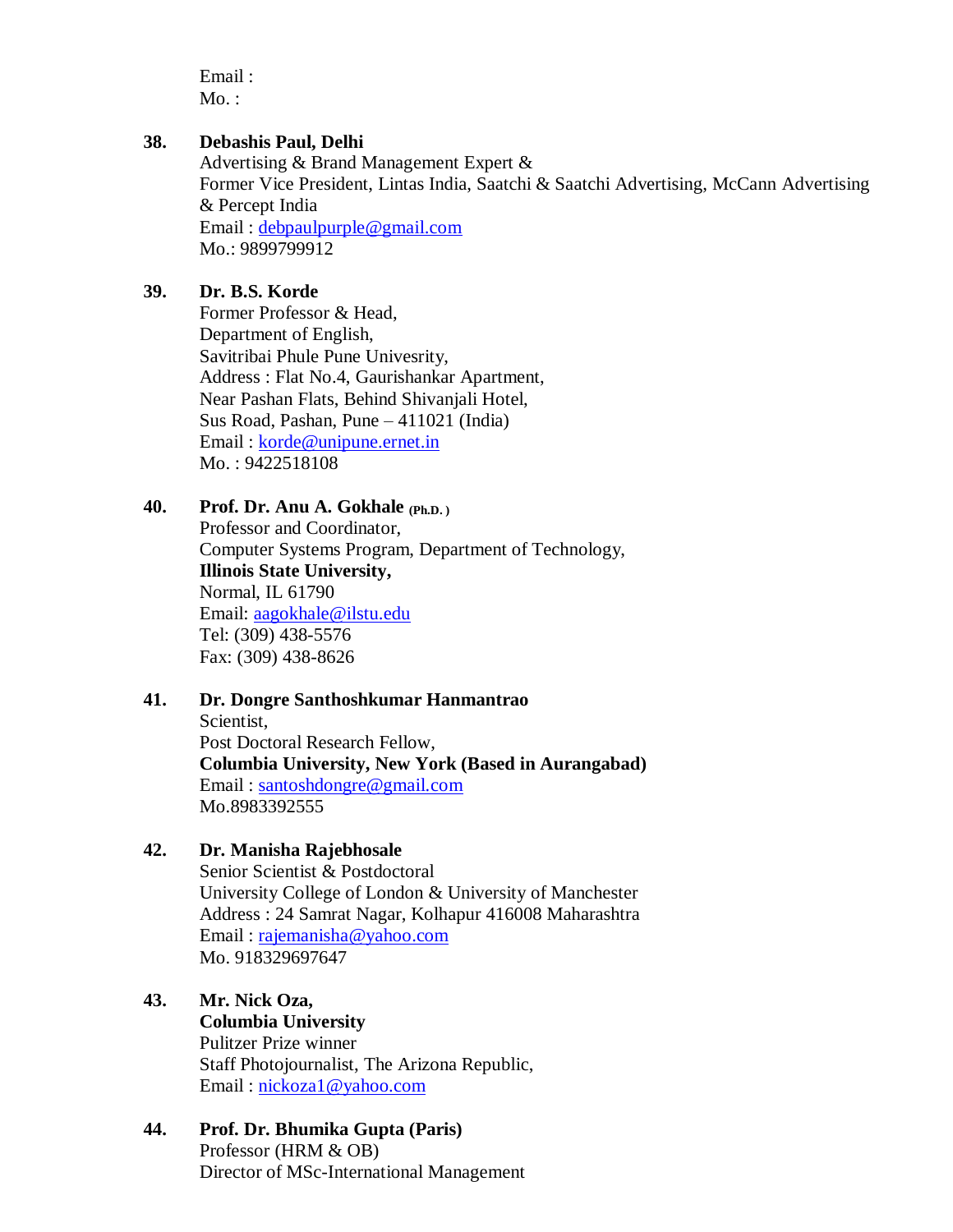Director of Summer School Department: Management, Marketing and Strategy (MMS) **Institute Mines – Telecom Business School Université Paris-Saclay** Address : 9, Rue Charles Fourier, Evry 91011, France E-mail: [bhumika.gupta@imt-bs.eu](mailto:bhumika.gupta@imt-bs.eu) Ph: +33160764749

#### **45. Dr. Dileep Pokle**

Former Professor & Head, Department of Botany, Dr. Babasaheb Ambedkar Marathwada University, Aurangabad. Email : Mo.

#### **46. Dr. Ravindra R. Deshmukh**

Dean R & D JNEC MGM Jawaharlal Nehru Engineering College, Aurangabad Email: prithardeshmukh@rediffmail.com Mo. : 9822115075 / 9822115075

#### **47. Prof. Faisal Shaikh**

Dean academic affairs Jawaharlal Nehru Engineering College, Aurangabad Email : deanacad@jnec.ac.in Mo. : 7588399248

# **48. Prof. Dr. Abhay Kulkarni**

Jawaharlal Nehru Engineering College, Aurangabad Email : [abhaykulkarni@jnec.ac.in](mailto:abhaykulkarni@jnec.ac.in) Mo. : 9763220242, 7972827482

#### **49. Prof. Dr. Parminder Kaur**

Head, Training and Placement Jawaharlal Nehru Engineering College, Aurangabad Email : parminderkaur@jnec.ac.in Mo. : 9960137111

#### **50. Dr. R.R. Deshpande**

(Director, Clean India), MGM University, Aurangabad Email : [rr.heritage.bio@gmail.com](mailto:rr.heritage.bio@gmail.com) Mo.: 9823867880

#### **51. Prof. Dr. B.N. Pande**

(Emeritus Professor: Environmental Science), MGM University, Aurangabad Email [:drbnpande@rediffmail.com](mailto:drbnpande@rediffmail.com) Mo.: 9422712461